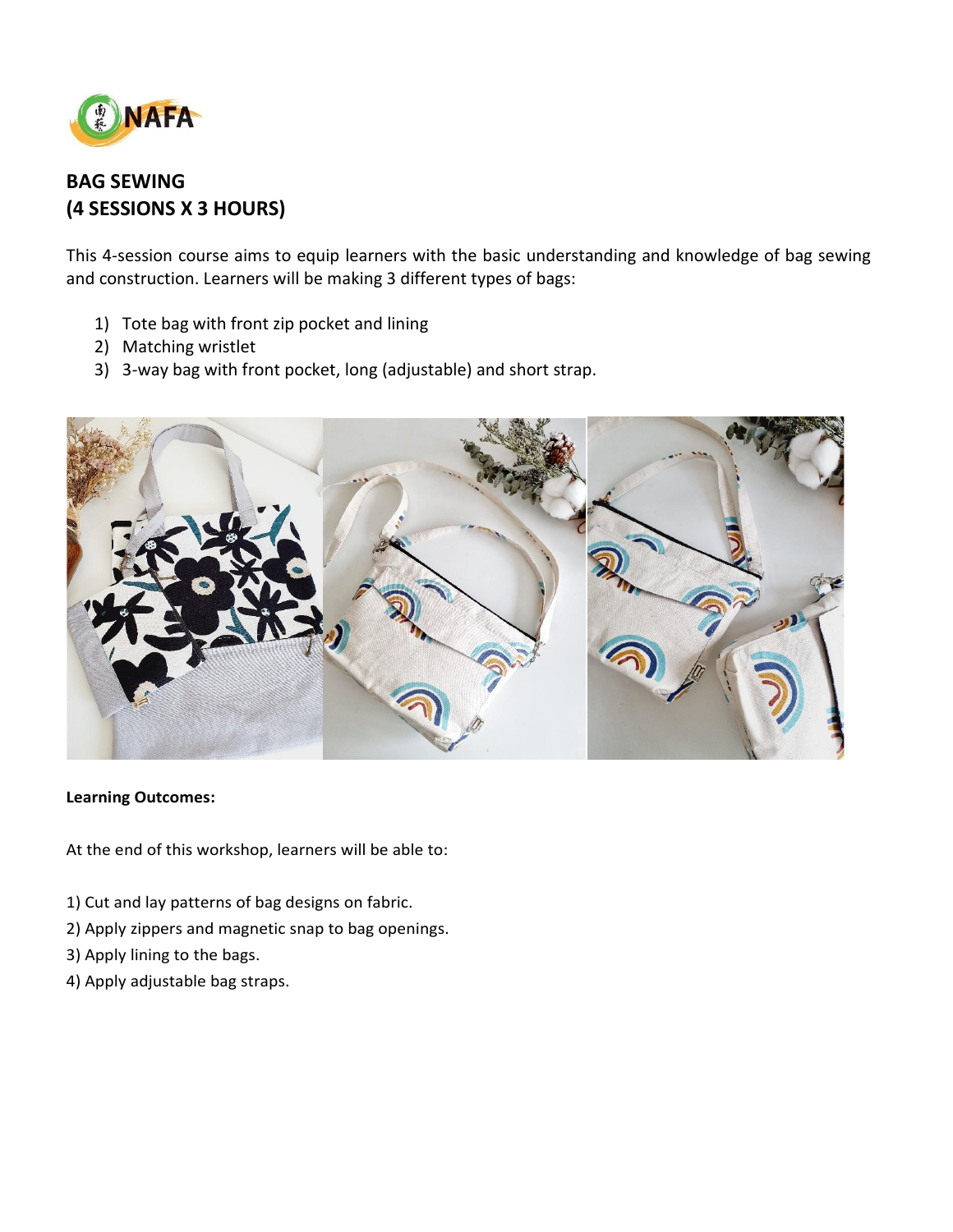### **Material Fee**

Payable upon application. Not eligible for subsidies.

## **Certification:**

Learners will be presented with a digital Certificate of Participation upon attaining a minimal 75% attendance rate.

#### **Enquiries:**

- **1) Application** Apply online during application period. Click **[here](https://www.nafa.edu.sg/courses/part-time/short-courses#collapseFive)** on "How to Apply".
- **2) Contact details** Tel: 6512 1388 Email: [lifelongeducation@nafa.edu.sg](mailto:lifelongeducation@nafa.edu.sg)